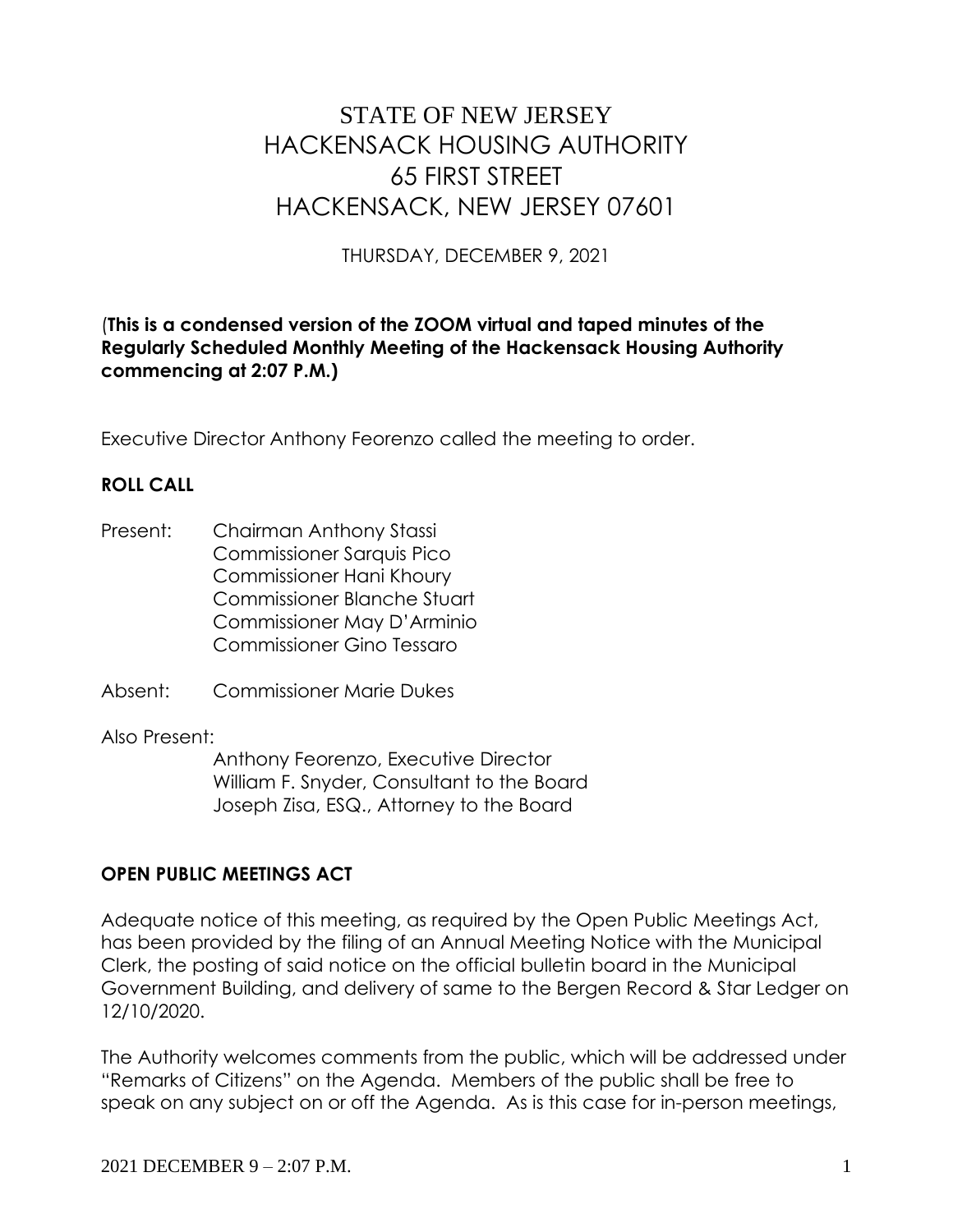all speakers will be limited to five (5) minutes. Members of the public shall be muted until public discussion, at which time they may ask to be recognized.

Please do not speak out of turn or disrupt the meeting. Disruptive conduct includes sustained inappropriate behaviors, such as, but not limited to shouting, interruption and use of profanity"

# **FLAG SALUTE**

## **ANNUAL REORGANIZATION**

Commissioner Stuart nominated Anthony Stassi for Chairman; 2nd by Commissioner D'Arminio. There were no other nominations.

VOTE: AYES/All Present Commissioners (6) Absent: Dukes

Motion by Chairman Stassi to nominate Blanche Stuart for Vice-Chairman; 2nd by Commissioner Khoury. There were no other nominations.

VOTE: AYES/All Present Commissioners (6) Absent: Dukes

# **APPROVAL OF PREVIOUS MINUTES – OCTOBER 14, 2021**

Motion to approve made by Chairman Stassi; 2nd by Commissioner Khoury.

VOTE: AYES/All Present Commissioners (6) Absent: Dukes

# **RESOLUTIONS #2021-20 THROUGH & INCLUDING #2021-23**

1. RESOLUTION 2021-20 - BY-LAW AMENDMENT

There are just basic By-Law Amendment changes: Article III, Section 1 – Annual Meetings – Annual meeting of the Authority shall be held in the month of December on the date and time approved in the Annual Meeting Notice.

#2 – Article III, Section 2 – Regular meetings shall convene on the second Thursday of each month at the time as approved in the Annual Meeting Notice unless same shall be legal holiday, in which event said meeting shall be held on the next succeeding Thursday.

#3 – Article III, Section 5 – Order of Business. At the regular meeting of the Authority, the following shall be in the Order of Business, and that's what we have.

In order to do By-Law change, we have to notify everybody by 7 days and need minimum of 5 votes to pass an Amendment to the By-Laws.

Motion to approve made by Commissioner Stuart; 2nd by Commissioner Khoury.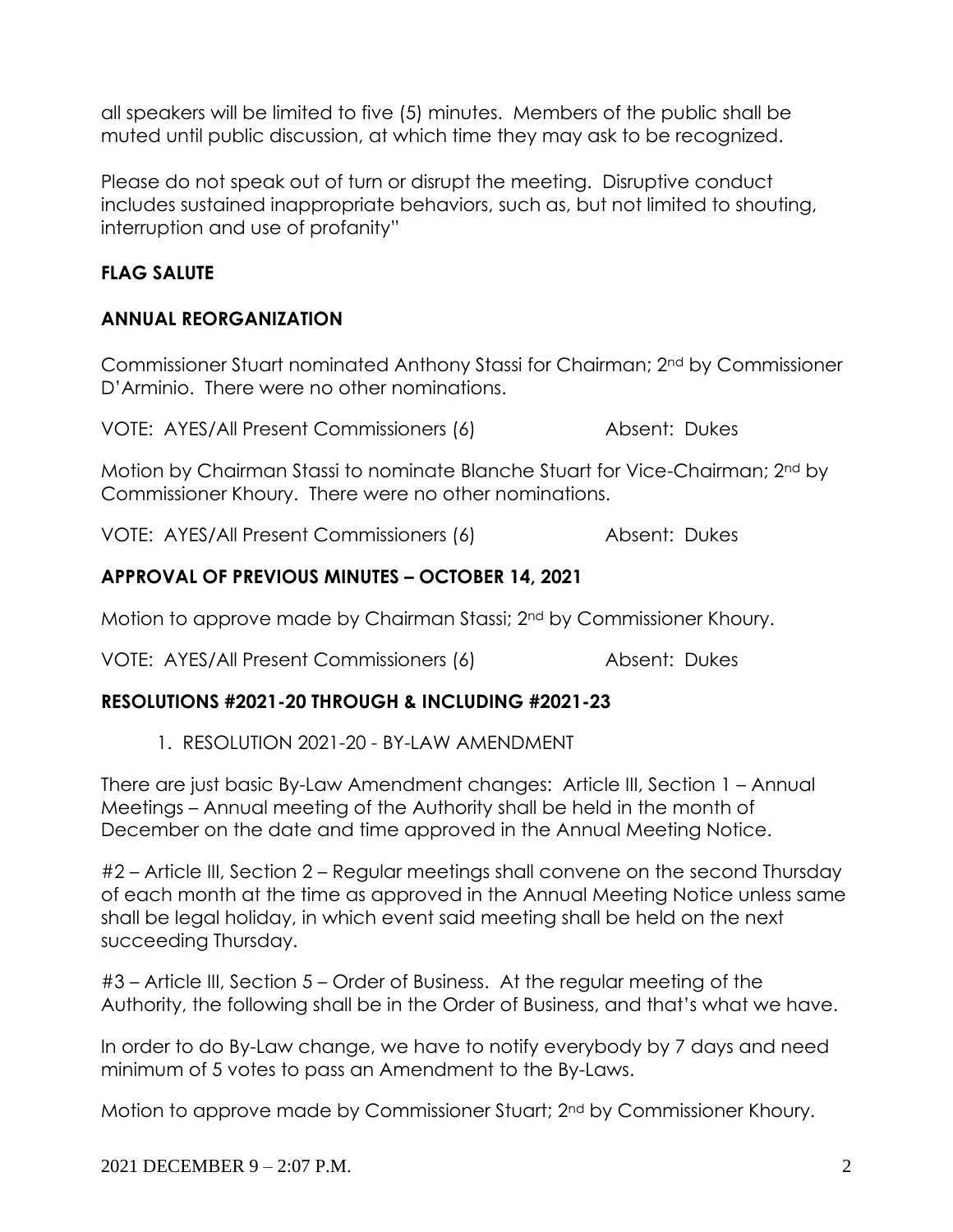# VOTE: AYES/All Present Commissioners (6) Absent: Dukes

2. RESOLUTION #2021-21 – APPOINTMENT OF JIF COMMISSIONER

ED Feorenzo is on Board of Commissioners of JIF. Mr. Snyder explained: Commissioner is person that you appoint who is really HHA representative and liaison between Joint Insurance Funds and Housing Authority. If there are any claims, any issues, billing goes through him. In addition to being that liaison – usually it's just ceremonial – but in ED Feorenzo's case, he's on the Executive Board, so he attends monthly meetings; brings back information to Commissioners. JIF meets on monthly basis, being done by Zoom.

Motion to approve made by Chairman Stassi; 2nd by Commissioner Stuart.

ED Feorenzo told Commissioners he's happy to be on Executive Board, giving much knowledge and insight on how JIF works and have some say on how claims are paid. Thank you to Mr. Snyder for getting him on that Board. Commissioners on this Board do receive \$150/every meeting attended. Check is not written to ED Feorenzo; he has it written to HHA so it goes into HHA account. \$150 x 9 - \$1,350 goes into Operating Account. Commissioner Stuart asked why ED Feorenzo doesn't keep check for himself. Mr. Snyder answered ED Feorenzo is very "by the book" and his feeling is he's attending meetings on Housing Authority time; never wants anyone to question that his time with HHA, he's going to a meeting and getting paid additional. He's one of a few people that doesn't take the money personally. A credit to him that he's so ethical and looks at it that way.

VOTE: AYES/All Present Commissioners (6) Absent: Dukes

3. RESOLUTION #2021-22 – APPROVAL OF 2022 ANNUAL MEETING NOTICE

Motion to approve made by Commissioner D'Arminio; 2nd by Commissioner Stuart.

Commissioner Khoury asked why January and March are not on 2nd Thursday of month. Why not, when we just said all meetings on 2<sup>nd</sup> Thursday of month. ED Feorenzo: they can be changed if we have conflicts. He likes to be at meetings and has something to do one day, so it was changed. Mr. Snyder had another conflict; rather that he be here.

VOTE: AYES/All Present Commissioners (6) Absent: Dukes

4. RESOLUTION #2021-23 – APPROVAL OF 2021 RENT WRITE-OFFS

List of names emailed late today to Commissioners; last year was \$62,000 in writeoffs – tenants who passed away or moved out without paying. This year \$7,673 to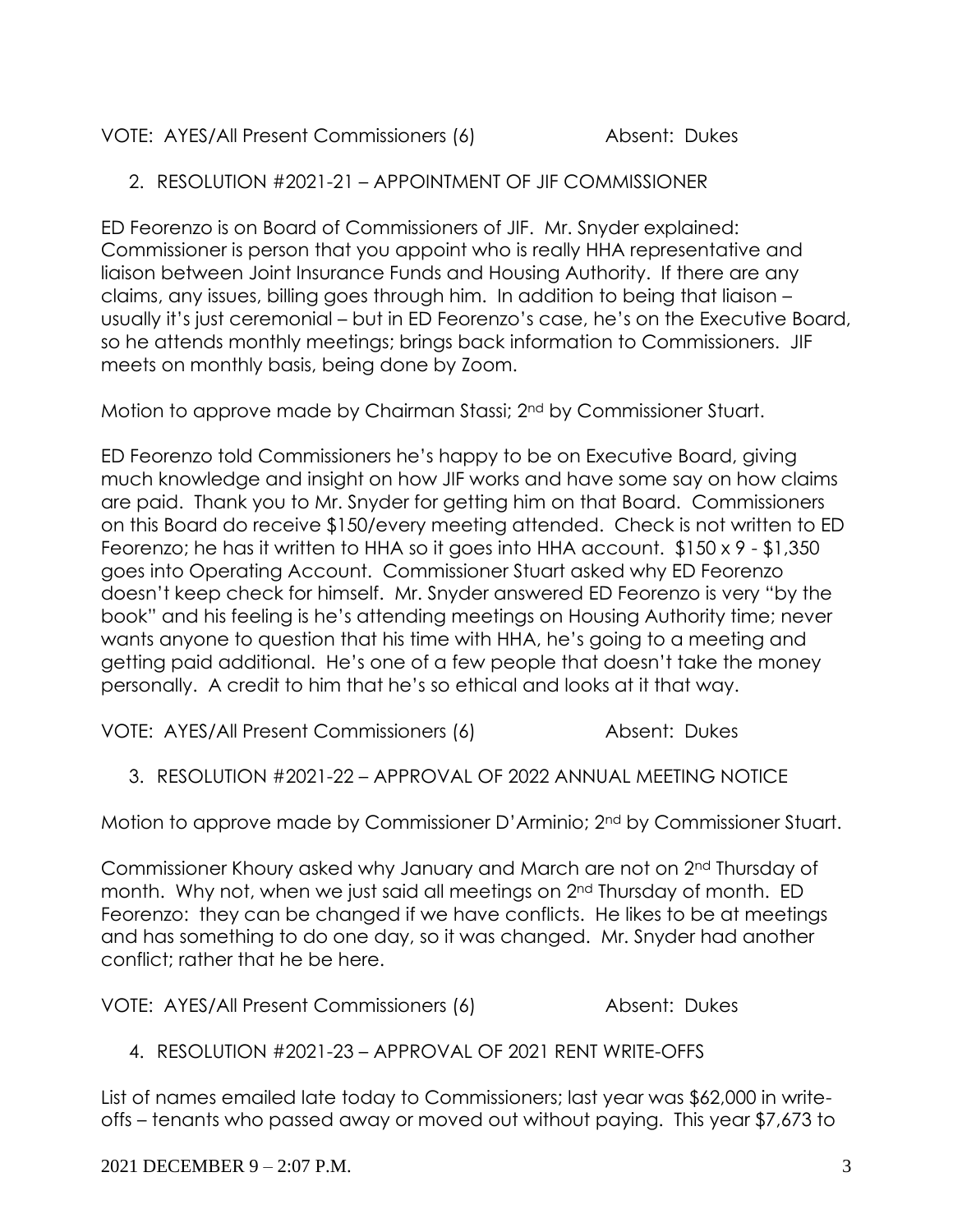write-off. We have people still living with us that do owe us money, but did great prior to people moving out.

Motion to approve made by Commissioner Stuart; 2nd by Commissioner D'Arminio.

VOTE: AYES/All Present Commissioners (6) Absent: Dukes

# **CORRESPONDENCE – nothing at this time**

## **PAYMENT OF CLAIMS – NOVEMBER AND DECEMBER 2021**

Motion to approve made by Commissioner D'Arminio; 2nd by Chairman Stassi.

Commissioner Stuart: City of Hackensack PILOT for \$205,000, what is that. ED Feorenzo: payment in lieu of taxes, which is paid end of each year; a percentage of HHA rents, by formula, Federal Taxes.

VOTE: AYES/All Present Commissioners (6) Absent: Dukes

## **MANAGEMENT REPORT & UNFINISHED BUSINESS**

POLICE REPORT: No arrests; 17 medical calls; 4 disturbing peace calls. One officer, Mr. Abruh (ph) has been consistent with HHA – there 5-6 days a week. Another Class 2, Mr. Kohler (ph) is there with Mr. Rivera, who fill in, but Mr. Abruh has been there entire month, keeping him with HHA so he's most familiar with tenants and properties – 6 PM to 2 AM.

Commissioner Stuart doing great job getting meals. Dave Vantine (ph) picks them up. Tenants told every Thursday @ 65 First, but don't comprehend. Dave did go around knocking on doors to get meals out. Now making it a practice to send letter out every Wednesday to come to 65 First Street. On Sundays, Carmine is picking up meals, delivering them to alternating senior buildings. Last week was 65 First Street; this week 60 Kansas Street. Letter out to Kansas Street on Wednesday to all tenants, so our men don't have to go door-to-door to hand out meals. Very receptive; tenants happy. Commissioner Stuart thinks Grant runs out 3rd week in January, but might begin again in March.

BUDGET: Accountant came in, budget done. Numbers came in with Reserve this year about \$1.2 million to be put in Reserve Fund. Reserve Fund will be about \$6.5 million, exact figure next meeting. We are physically sound, doing extremely well financially; taking another \$375,000-\$400,000 to pay down our mortgage @ Mariner's Bank, to be mortgage free within next five years. Mariner's Bank merged with Spencer Bank – and they are taking over the name. Have meeting with President of Bank on 21st of December.